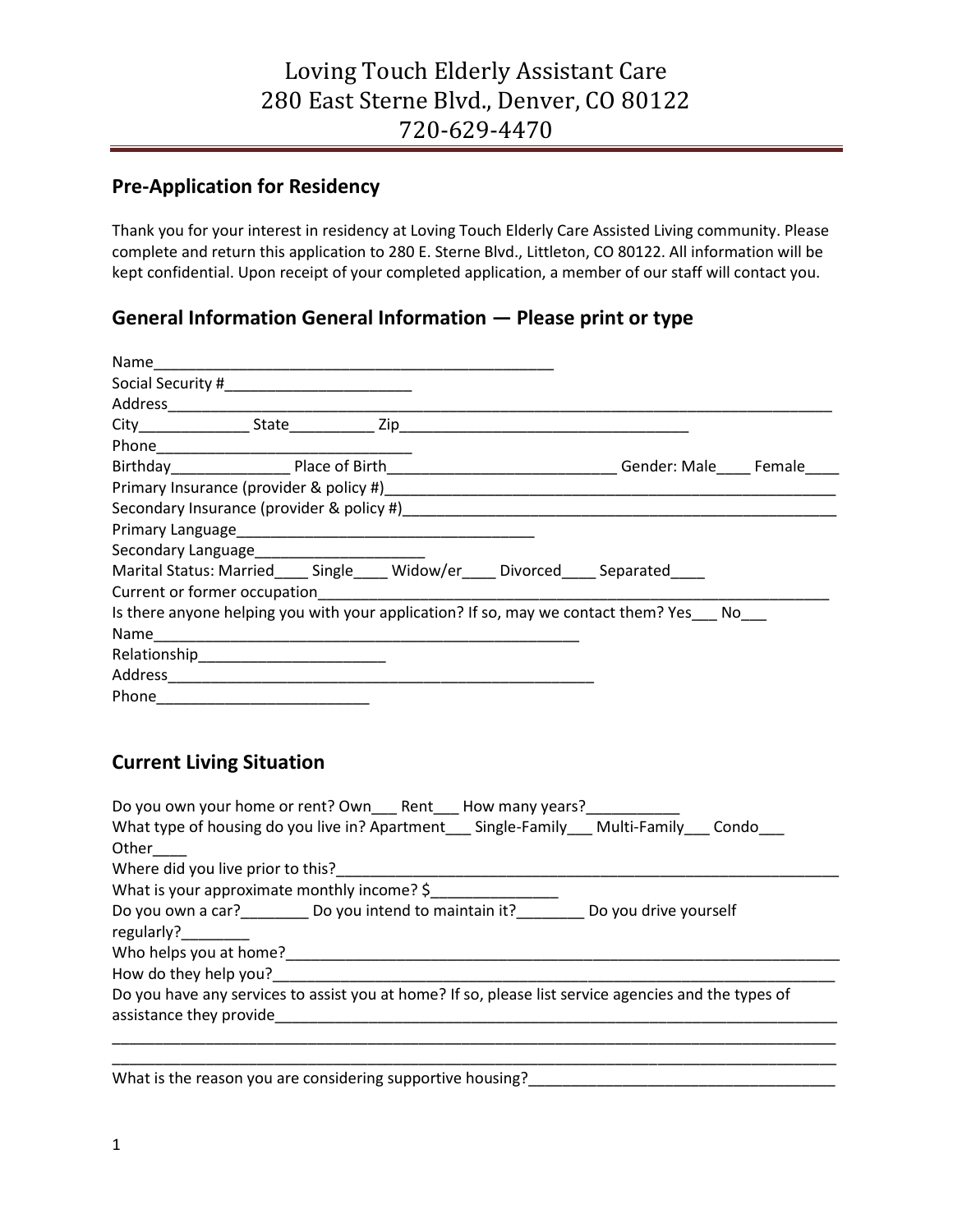|                                                                | Are you currently in a Skilled Nursing Facility/Rehab? Yes___ No___ |
|----------------------------------------------------------------|---------------------------------------------------------------------|
|                                                                |                                                                     |
| Daily Living – Please print or type                            |                                                                     |
|                                                                |                                                                     |
|                                                                |                                                                     |
| Please use an "X" to describe yourself in the following areas: |                                                                     |
| Some Assistance<br><b>TASK</b>                                 | <b>Eull Assistance</b><br>Comments                                  |
|                                                                |                                                                     |
|                                                                |                                                                     |
|                                                                |                                                                     |
|                                                                |                                                                     |
|                                                                |                                                                     |
|                                                                |                                                                     |
|                                                                |                                                                     |
|                                                                |                                                                     |
|                                                                |                                                                     |
|                                                                |                                                                     |
| Walking __________________                                     |                                                                     |

### **Medical and Insurance Information**

| Physician's Name                                                                                               | Phone $#($ $)$ |
|----------------------------------------------------------------------------------------------------------------|----------------|
|                                                                                                                | State          |
| Zip and the set of the set of the set of the set of the set of the set of the set of the set of the set of the |                |
| What medical/health problems do you have?                                                                      |                |
|                                                                                                                |                |
| What medications are you taking at the present time?                                                           |                |
|                                                                                                                |                |
| Do you require assistance/reminders to administer your medication(s)? Yes No                                   |                |
| Do you require assistance with a special diet or eating? Yes No (describe)                                     |                |
| Do you smoke? Yes No                                                                                           |                |
| Please list all your medical insurances, including supplemental and long term                                  |                |
| care                                                                                                           |                |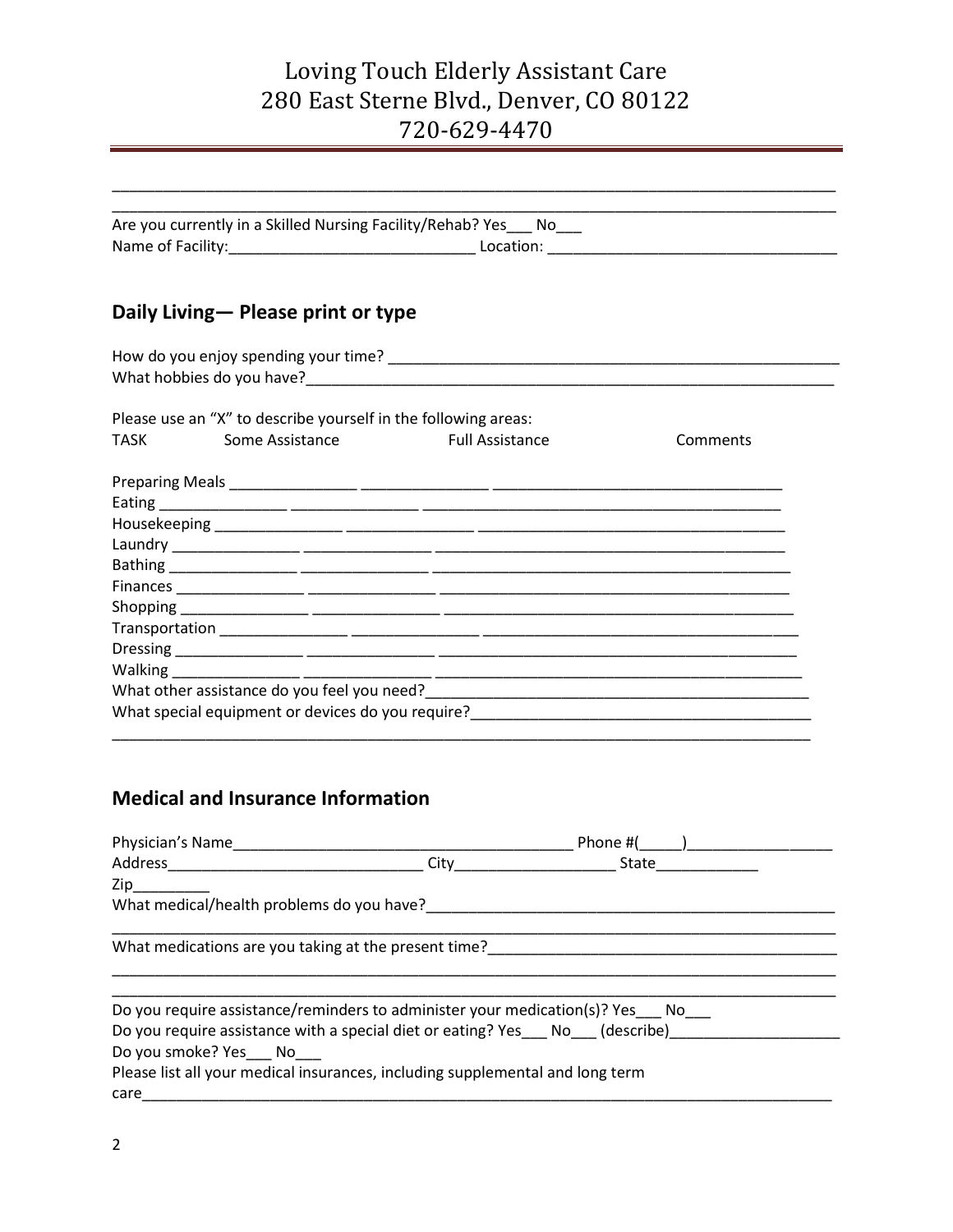| I understand and agree that this application is neither a contract nor a reservation for residence.<br>Nothing contained in this document obligates or entitles me to an apartment at the VNA Assisted or<br>Senior Living Communities until a Resident Agreement has been signed by all parties involved.     |  |
|----------------------------------------------------------------------------------------------------------------------------------------------------------------------------------------------------------------------------------------------------------------------------------------------------------------|--|
|                                                                                                                                                                                                                                                                                                                |  |
| (Completion of this section is voluntary)<br>In order to help us carry out our responsibilities under applicable Fair Housing Laws, we ask that you<br>identify yourself by one<br>of the following designations: (Please circle only one)<br>White African-American Asian Latino Native American Eskimo Other |  |
| <b>Prospective Residential Financial Information</b>                                                                                                                                                                                                                                                           |  |
| Please complete this form and return it with your application. All information will be kept confidential.                                                                                                                                                                                                      |  |
| Date                                                                                                                                                                                                                                                                                                           |  |

#### **Income**

| Social Security: gross monthly \$ |  |
|-----------------------------------|--|
|                                   |  |
|                                   |  |
|                                   |  |
|                                   |  |
|                                   |  |
|                                   |  |
|                                   |  |
|                                   |  |
|                                   |  |
| Approximate Total Value: \$       |  |

## **Real Estate Real Estate (within last 5 years, in applicant's name, joint ownership, or trust)**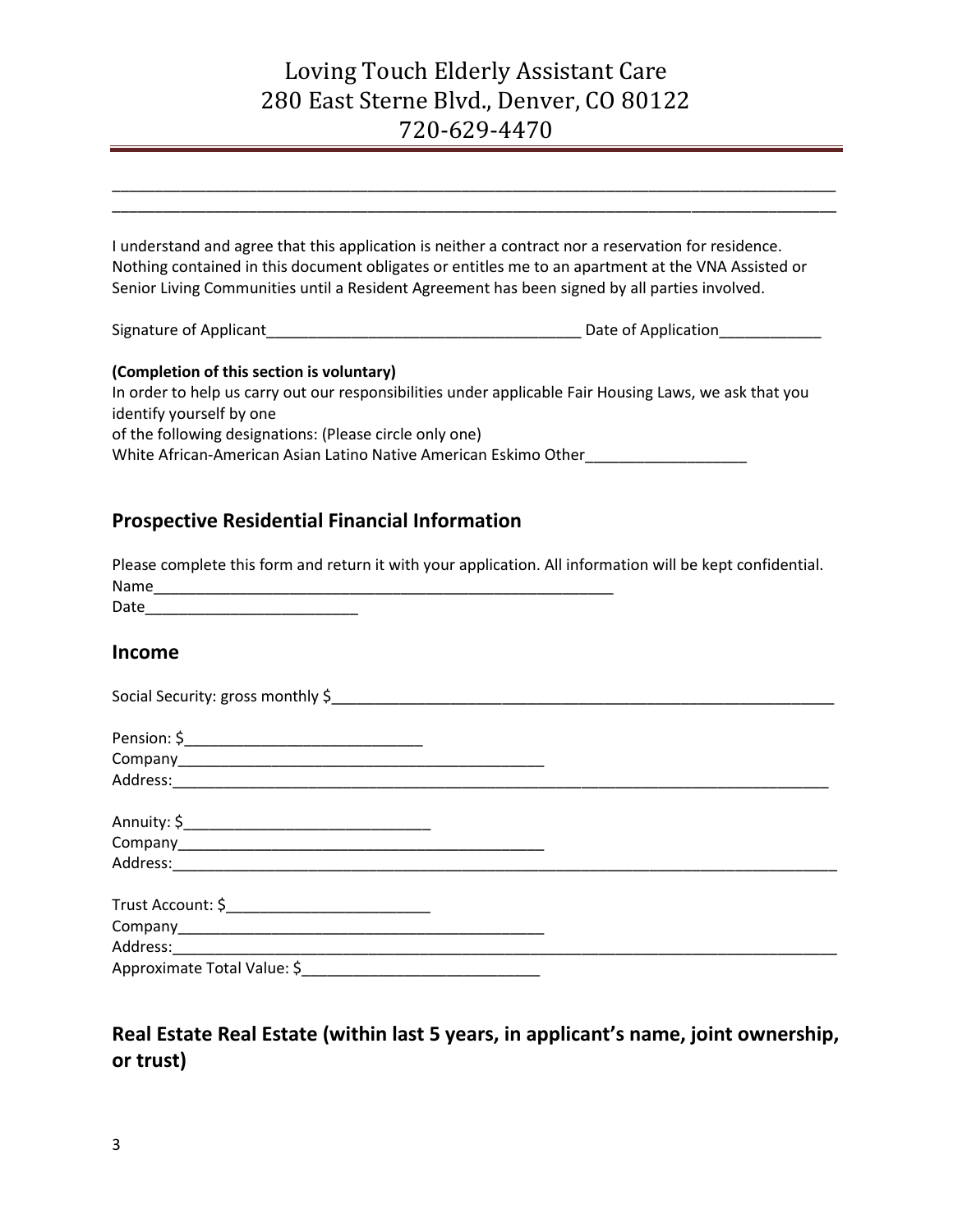|                             | City              |  |
|-----------------------------|-------------------|--|
| State____________           |                   |  |
| Mortgage: \$                |                   |  |
| Location: $\oint$           |                   |  |
| State_____________          |                   |  |
| Mortgage: \$                | Rental Income: \$ |  |
| Approximate Total Value: \$ |                   |  |

### **Bank Accounts Bank Accounts (within last 5 years, in applicant's name, joint ownership, or trust)**

| Bank: Type of Account:                                                                                                                                                                                                         |                  |
|--------------------------------------------------------------------------------------------------------------------------------------------------------------------------------------------------------------------------------|------------------|
|                                                                                                                                                                                                                                |                  |
| Address:                                                                                                                                                                                                                       |                  |
| Current Balance: \$                                                                                                                                                                                                            |                  |
| Bank: Bank: Bank: Expedition of Account:                                                                                                                                                                                       |                  |
| Acct #: _________________                                                                                                                                                                                                      |                  |
| Address: and the state of the state of the state of the state of the state of the state of the state of the state of the state of the state of the state of the state of the state of the state of the state of the state of t |                  |
| Current Balance: \$                                                                                                                                                                                                            |                  |
| Bank: 2008 - 2008 - 2010 - 2010 - 2010 - 2010 - 2010 - 2010 - 2010 - 2010 - 2010 - 2010 - 2010 - 2010 - 2010 -                                                                                                                 | Type of Account: |
| Acct #: _____________________                                                                                                                                                                                                  |                  |
| Address:                                                                                                                                                                                                                       |                  |
| Current Balance: \$                                                                                                                                                                                                            |                  |

### **Assets (within last 5 years, in applicant's name, joint ownership, or trust) Annual Income**